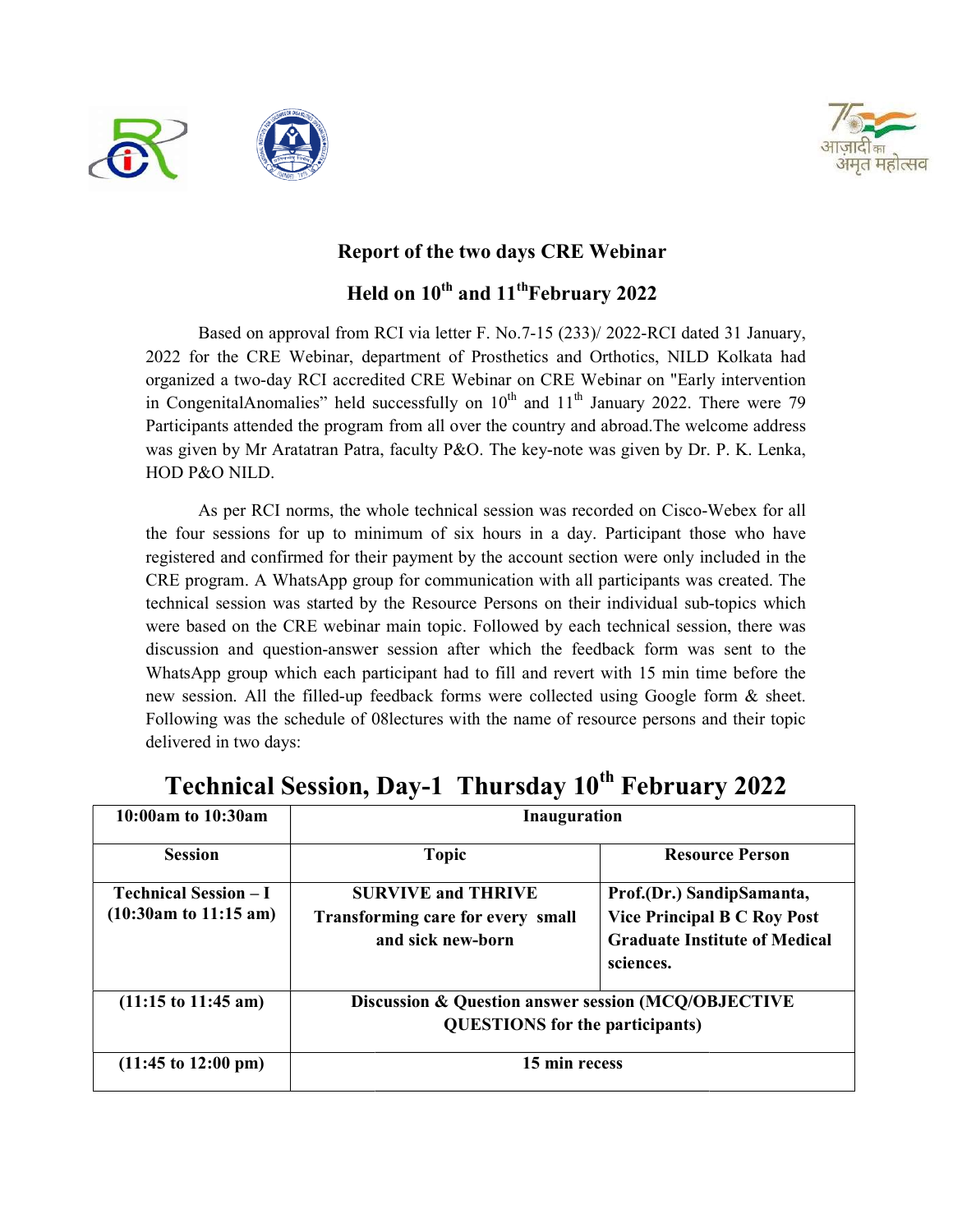|                                           | <b>Congenital anomalies of the nervous</b>                     | Prof(Dr.) SL Yadav,                  |  |  |
|-------------------------------------------|----------------------------------------------------------------|--------------------------------------|--|--|
| <b>Technical Session - II</b>             | system                                                         | Professor(PMR),                      |  |  |
| $(12:00 \text{ pm to } 12:45 \text{ pm})$ |                                                                | <b>AIIMS, New Delhi</b>              |  |  |
|                                           | Discussion & Question answer session (MCQ/OBJECTIVE            |                                      |  |  |
| $(12:45 \text{ pm to } 1:15 \text{ pm})$  | <b>QUESTIONS</b> for the participants)                         |                                      |  |  |
|                                           |                                                                |                                      |  |  |
| $(1:15 \text{ pm to } 2:00 \text{ pm})$   |                                                                | 45 min recess                        |  |  |
|                                           | <b>Early Intervention and Orthotics</b>                        | Dr. P K Lenka,                       |  |  |
| <b>Technical Session - III</b>            | management Congenital anomalies of                             | <b>HOD, P &amp;O,</b>                |  |  |
| $(2:00 \text{ pm to } 2:45 \text{ pm})$   | the nervous system                                             | NILD, Kolkata                        |  |  |
| $(2:45 \text{ pm to } 3:15 \text{ pm})$   | Discussion & Question answer session (MCQ/OBJECTIVE            |                                      |  |  |
|                                           | <b>QUESTIONS</b> for the participants)                         |                                      |  |  |
| $(3:15 \text{ to } 3:30 \text{ pm})$      | 15 min recess                                                  |                                      |  |  |
| <b>Technical Session - IV</b>             | <b>Congenital anomalies and</b>                                | Prof.(Dr.) Sanjay Keshkar-           |  |  |
| $(3:30 \text{ pm to } 4:15 \text{ pm})$   | deformations of the musculoskeletal                            | Professor &                          |  |  |
|                                           | system: talipesequinovarus and its                             | HOD(Orthopaedics),                   |  |  |
|                                           | early intervention                                             | <b>ESI Medical College, Kolkata.</b> |  |  |
| $(4:15 \text{ pm to } 4:45 \text{ pm})$   | Discussion & Question answer session (MCQ/OBJECTIVE            |                                      |  |  |
|                                           | <b>QUESTIONS</b> for the participants)                         |                                      |  |  |
| $(4:45 \text{ to } 5:00 \text{ pm})$      |                                                                | 15 min (closing for the day)         |  |  |
|                                           | Technical Session, Day-2 Friday 11 <sup>th</sup> February 2022 |                                      |  |  |
|                                           |                                                                |                                      |  |  |
| <b>Session</b>                            | <b>Topic</b>                                                   | <b>Resource Person</b>               |  |  |
| <b>Technical Session - V</b>              | <b>Intervention</b><br>Prosthetic<br><b>Early</b><br>and       | <b>Abhishek Tripathy-Lecturer,</b>   |  |  |
| $(10:30am)$ to 11:15 am)                  | management of Phocomelia                                       | NILD, Kolkata                        |  |  |
|                                           |                                                                |                                      |  |  |
| $(11:15 \text{ to } 11:45 \text{ am})$    | Discussion & Question answer session (MCQ/OBJECTIVE            |                                      |  |  |
| $(11:45 \text{ to } 12:00 \text{ pm})$    | <b>QUESTIONS</b> for the participants)<br>15 min recess        |                                      |  |  |
|                                           |                                                                |                                      |  |  |
|                                           | Congenital anomalies and deformations                          | Dr. Abhishek Biswas,                 |  |  |
| <b>Technical Session - VI</b>             | musculoskeletal system:Limb<br>of the                          | <b>Assistant Professor(PMR),</b>     |  |  |
| $(12:00 \text{ pm to } 12:45 \text{ pm})$ | reduction defects/limb deficiencies.                           | NILD, Kolkata                        |  |  |
| $(12:45 \text{ pm to } 1:15 \text{ pm})$  | Discussion & Question answer session (MCQ/OBJECTIVE            |                                      |  |  |
|                                           | <b>QUESTIONS</b> for the participants)                         |                                      |  |  |
|                                           |                                                                |                                      |  |  |
| $(1:15 \text{ pm to } 2:00 \text{ pm})$   | 15 min recess                                                  |                                      |  |  |
|                                           |                                                                | Mrs.UttaraDeshmukh-                  |  |  |
| <b>Technical Session - VII</b>            | Early intervention & Orthotics<br>and                          |                                      |  |  |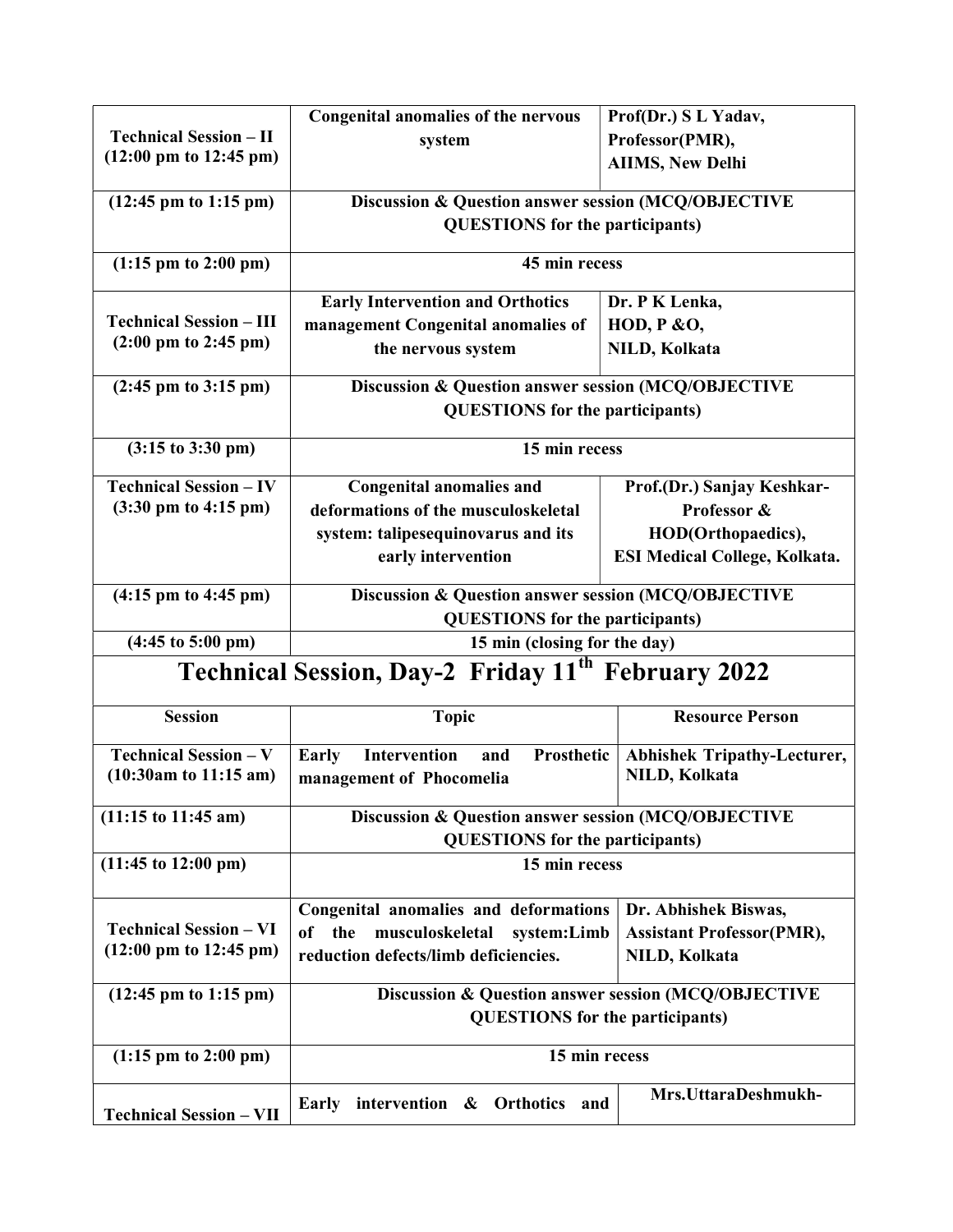| $(2:00 \text{ pm to } 2:45 \text{ pm})$                                       | Prosthetics management of congenital<br>anomalies and deformations of the<br>musculoskeletal system: Amelia | <b>Assistant Professor(PO),</b><br><b>MGM University, Mumbai</b> |
|-------------------------------------------------------------------------------|-------------------------------------------------------------------------------------------------------------|------------------------------------------------------------------|
| $(2:45 \text{ pm to } 3:15 \text{ pm})$                                       | Discussion & Question answer session (MCQ/OBJECTIVE<br><b>QUESTIONS</b> for the participants)               |                                                                  |
| $(3:15 \text{ to } 3:30 \text{ pm})$                                          | 15 min recess                                                                                               |                                                                  |
| <b>Technical Session -</b><br>VIII<br>$(3:30 \text{ pm to } 4:15 \text{ pm})$ | <b>Orthotics Management of CTEV</b>                                                                         | <b>Aratatran Patra, Faculty,</b><br>NILD, Kolkata                |
| $(4:15 \text{ pm to } 4:45 \text{ pm})$                                       | Discussion & Question answer session (MCQ/OBJECTIVE<br><b>QUESTIONS</b> for the participants)               |                                                                  |
| $(4:45 \text{ to } 5:00 \text{ pm})$                                          | <b>Vote of thanks</b>                                                                                       | Aratatran Patra,<br>Program coordinator, NILD,<br>Kolkata        |

Further, during the question-answer and discussion session, there were few questions Further, during the question-answer and discussion session, there were few questions<br>raised by the external resource person related to prosthetic and orthotic services at national institutes and solutions were also discussed therefore. The minutes of the discussion that took place was recorded and is also shared with the related resource persons.



A random pic taken during conclusion of the CRE Webinar